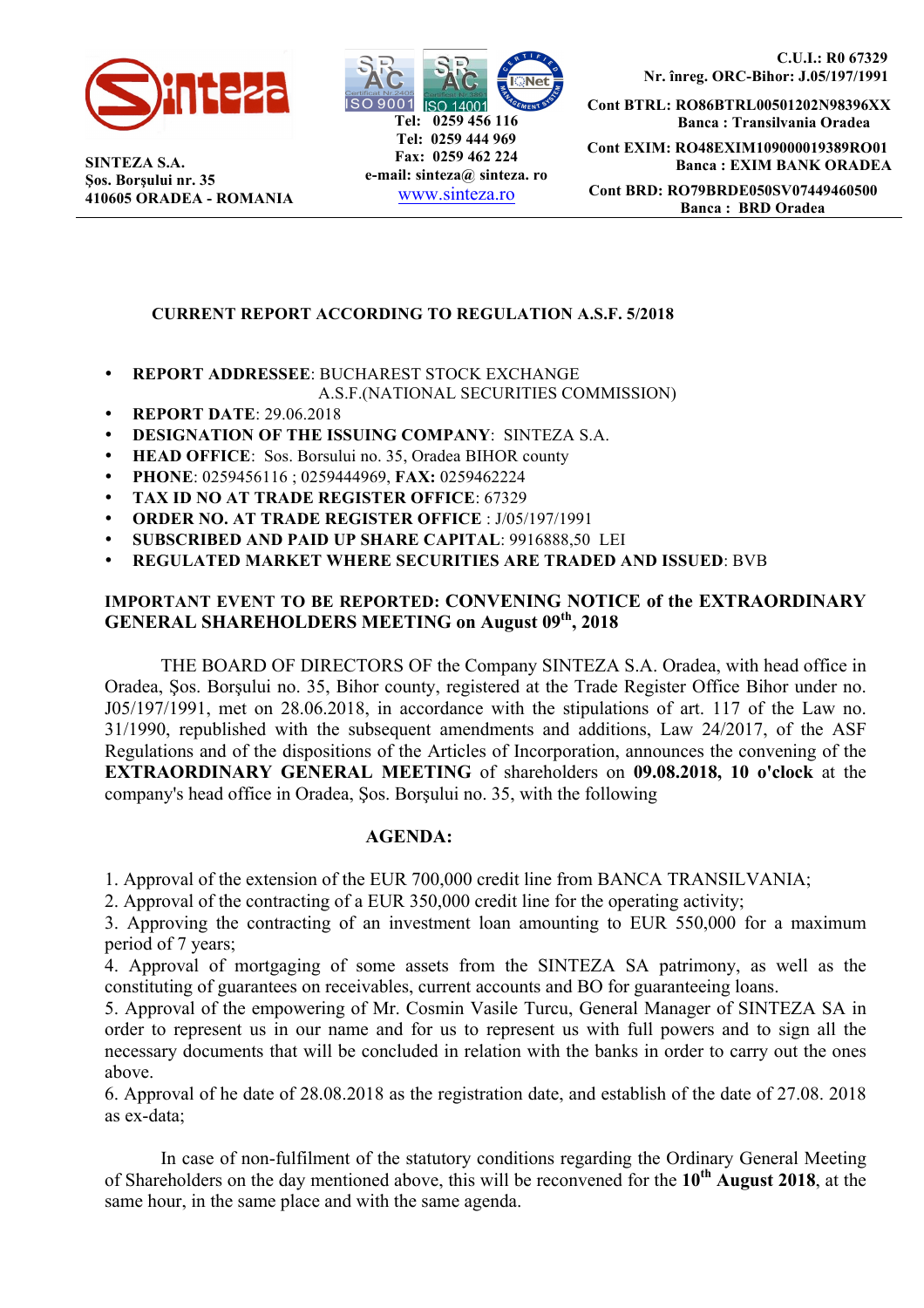The shareholders who have the right to attend the general meetings are the ones who appear in the Shareholders' Register on **30.07.2018, considered the date of reference.**

The shareholders registered at the date of reference may attend and vote in the general meetings directly or may also be represented by other persons than the shareholders, based on a special or general mandate granted according to the legal stipulations. The shareholders' access to the general meetings can be done by simple proof of their identity, made in the case of the shareholders natural persons with the identity document and in the case of the shareholders - legal persons and of the shareholders - represented natural persons, with general mandate / special power of attorney, given to the natural person who represents them.

 **The special power of attorney** (special mandate) or general power of attorney will be drafted in three original copies (one for the company, one for the principal and one for the agent) and **are available in the Romanian and English language** either at the company's head office in person or on the web page www.sinteza.ro, **as of 05.07.2018, 10 o'clock.** 

After filling in and signing the copy for the issuer one shall submit it in person in original until **08.08.2018, 10 o'clock** in enclosed envelope with the written mention in print with capital letters "FOR THE EXTRAORDINARY GENERAL MEETING OF SHAREHOLDERS FROM 09/10.08.2018" or it will be sent by e-mail with extended electronic signature, at the company's head office, accompanied by a copy of the identity document or of the registration certificate of the represented shareholder, until **08.08.2018, 10 o'clock**, at the e-mail address sinteza@sinteza.ro.

The powers of attorney will be accepted either in the Romanian or in the English language.

 The shareholders registered on the date of reference in the shareholders' register have the possibility to vote by mail, before the General Meeting of Shareholders, by using the vote by mail form (in Romanian or English language). The ballot paper in the Romanian and English language can be obtained as of 05.07.2018, 10 o'clock from the company's head office or from the website: www.sinteza.ro.

 **The vote by mail form (ballot paper)** in the Romanian or English language, filled in and signed by the shareholder together with all the accompanying documents, can be forwarded as follows:

a) will be sent to the company in original at its head office until **08.08.2018, 10 o'clock** in enclosed envelope with the written mention "FOR THE EXTRAORDINARY GENERAL MEETING OF SHAREHOLDERS FROM 09/10.08.2018" with signature legalization by a notary public with the copy of the shareholder's identity document or registration certificate, by any courier form,

b) will be sent by e-mail with extended electronic signature embedded according to Law 455/2001 regarding the electronic signature, until **08.08.2018, 10 o'clock** at the e-mail address sinteza@sinteza.ro specifying at subject "FOR THE EXTRAORDINARY GENERAL MEETING OF SHAREHOLDERS FROM 09/10.08.2018" .

 One or more shareholders who own, individually or together, at least 5% of the share capital, **have the right to introduce, within at the most 15 days after the publication of the convening, respectively 20.07.2018, new items on the agenda of the General Meeting of Shareholders**, under the condition that each item be accompanied by a justification or by a draft resolution proposed for approval by Ordinary General Meeting of Shareholders, which will be transmitted at the company's head office in writing, **until 20.07.2018,** likewise **they have the right to present draft resolutions for the items included or proposed to be** included on the agenda of the Ordinary General Meeting of Shareholders, reason for which this right can be exercised in writing, by sending it to the company's head office, until **20.07. 2018, 10 o'clock**.

 The requests regarding the introduction of some new items on the agenda as well as the draft resolutions for these items will be forwarded to the Board of Directors only in writing, in enclosed envelope with the written mention in print with capital letters "FOR THE EXTRAORDINARY GENERAL MEETING OF SHAREHOLDERS FROM 09/10.08.2018". The agenda with the proposed items will be republished with the fulfilment of the requirements stipulated by law for the convening of the General Meeting.

 **The company's shareholders may address questions** regarding the items on the agenda, no later than one working day before the date of General meeting, respectively 08.08.2018, these can also be submitted in written form, followed by the submission of these to the company's head office